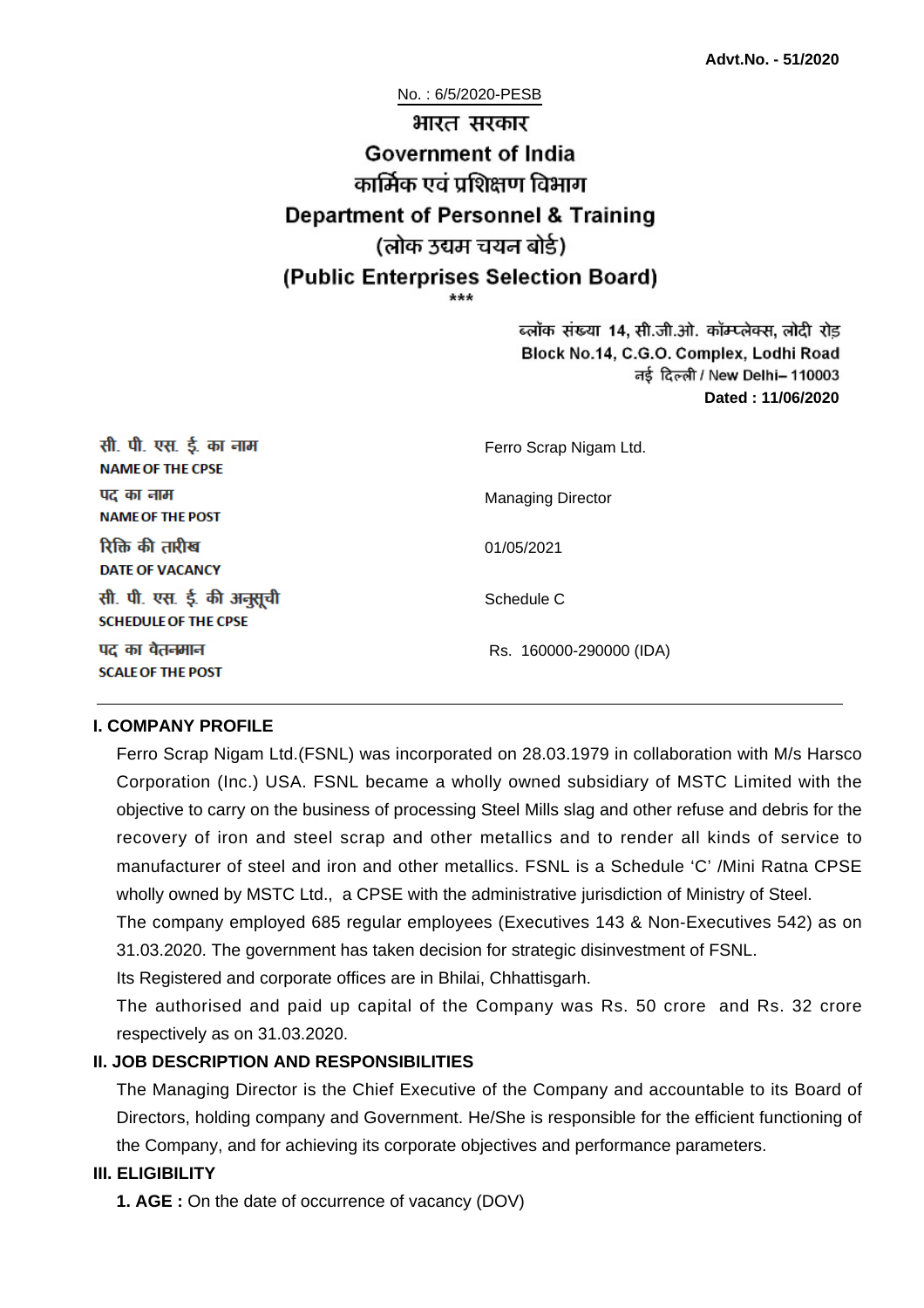| Age of superannuation 60 years |                                                                                             |                |                                                                                             |
|--------------------------------|---------------------------------------------------------------------------------------------|----------------|---------------------------------------------------------------------------------------------|
| <b>Internal</b>                |                                                                                             | <b>Others</b>  |                                                                                             |
| <b>Minimum</b>                 | <b>Maximum</b>                                                                              | <b>Minimum</b> | <b>Maximum</b>                                                                              |
| 40                             | 2 years residual service as on<br>the date of vacancy w.r.t. the<br>date of superannuation. | 40             | 3 years residual service as on<br>the date of vacancy w.r.t. the<br>date of superannuation. |

# **2. EMPLOYMENT STATUS:**

The applicant must, on the date of application, as well as on the date of interview, be employed in a regular capacity – and **not** in a contractual/ad-hoc capacity – in one of the followings:-

(a) Central Public Sector Enterprise (CPSE) (including a full-time functional Director in the Board of a CPSE);

(b) Central Government including the Armed Forces of the Union and All India Services;

(c) State Public Sector Enterprise (SPSE) where the annual turnover is \***Rs 500 crore or more**;

(d) Private Sector in company where the annual turnover is **\*Rs 500 crore or more**.

(\* The average audited annual turnover of three financial years preceding the calendar year in which the post is advertised shall be considered for applying the approved limits)

### **3. QUALIFICATION:**

The applicant should be a graduate with good academic record from a recognised University/Institution.

Applicants with Technical/ MBA qualification will have an added advantage.

### **4. EXPERIENCE:**

Applicants should possess adequate experience at a senior level of management in an organisation of repute.

Applicants with experience in Finance/ Marketing/ Production will have added advantage.

Experience in Iron/Steel Sector is desirable.

# **5. PAY SCALE:**

### **(a)Central Public Sector Enterprises-**

#### **Eligible Scale of Pay**

- (i) Rs. 6250-7475 (IDA) Pre 01/01/1992
- (ii) Rs. 8520-10050 (IDA) Post 01/01/1992
- (iii) Rs. 18500-23900 (IDA) Post 01/01/1997
- (iv) Rs. 43200-66000 (IDA) Post 01/01/2007
- (v) Rs. 100000-260000 (IDA) Post 01.01.2017
- (vi) Rs. 14300-18300 (CDA) Pre-revised
- (vii) Rs. 37400-67000 + GP 8700 (CDA)
- (viii) Rs. 123100-215900 (Level 13) CDA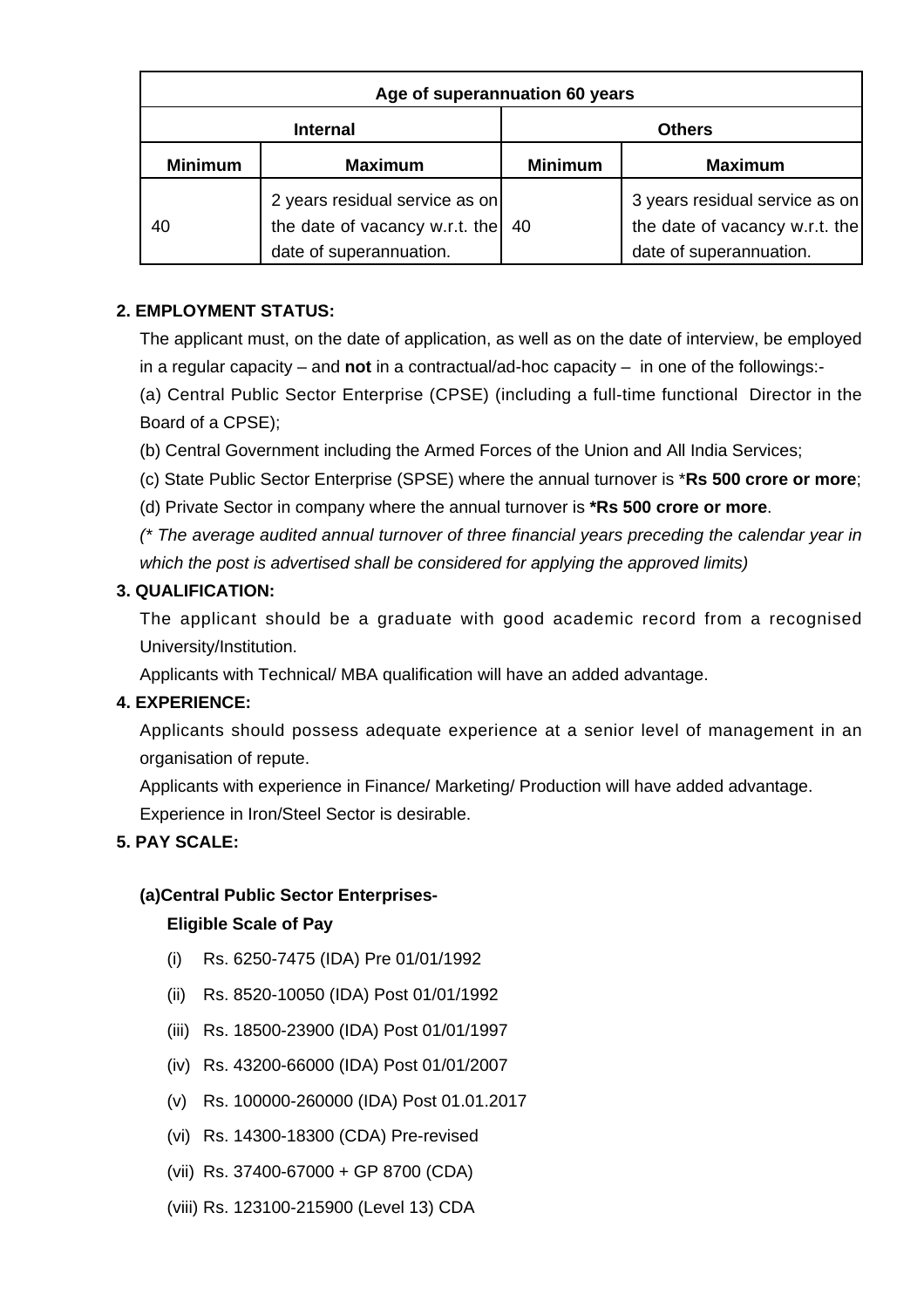The minimum length of service required in the eligible scale will be one year for internal candidates, and two years for others as on the date of vacancy.

**(b)**

**(i) Applicants from Central Government / All India Services** should be holding a post of the level of Director in Government of India or carrying equivalent scale of pay on the date of application.

**(ii) Applicants from the Armed forces of the Union** should be holding a post of the level of Brigadier in the Army or equivalent rank in Navy/Air Force on the date of application.

**(c)**

 **Applicants from State Public Sector Enterprises/ Private Sector** should be working at Board level position on the date of application.

# **6. CONDITION OF IMMEDIATE ABSORPTION FOR CENTRAL GOVERNMENT OFFICERS**

Central Government Officers, including those of the Armed Forces of the Union and the All India Services, will be eligible for consideration only on immediate absorption basis.

# **IV. DURATION OF APPOINTMENT**

The appointment shall be for a period of five years from the date of joining or upto the date of superannuation or until further orders, whichever is earlier.

# **V. SUBMISSION OF APPLICATIONS**

All applicants should send their applications as per the format.

**1**. The applicants should submit their applications through proper channel as follows:

(a) Government Officers, including those of the Armed Forces of the Union and All India Services: through Cadre Controlling authority;

(b) CMDs/MDs/Functional Directors in CPSE: through the concerned Administrative Ministry;

(c) Below Board level in CPSE: through the concerned CPSE;

(d) CMDs/MDs/Functional Directors in State PSE: through the concerned Administrative Secretary and Cadre Controlling Authority, if any, of the State Government;

(e) Private Sector: directly to the PESB.

**2.** Applicants from Private Sector must submit the following documents along with the application form:

(a) Annual Reports of the Company in which currently working for the 3 financial years preceding the calendar year in which the post is advertised (please provide URL or attach/enclose copies);

(b) Whether the company is listed or not; if yes, the documentary proof (please provide URL or attach/enclose copies);

(c) Evidence of working at Board level;

(d) Self-attested copies of documents in support of age and qualifications;

(e) Relevant Jobs handled in the past with details.

# **VI. UNDERTAKING BY THE APPLICANT**

An applicant has to give an undertaking as a part of the application that he/she will join the post, if selected. If an applicant does not give such undertaking, the application would be rejected.

# **1. For candidates from Central Government/Armed Forces of the Union/ All India Services**

- (a) The appointment is on immediate absorption basis.
- (b) If a candidate conveys his/her unwillingness to join after the interview is held, he/she would